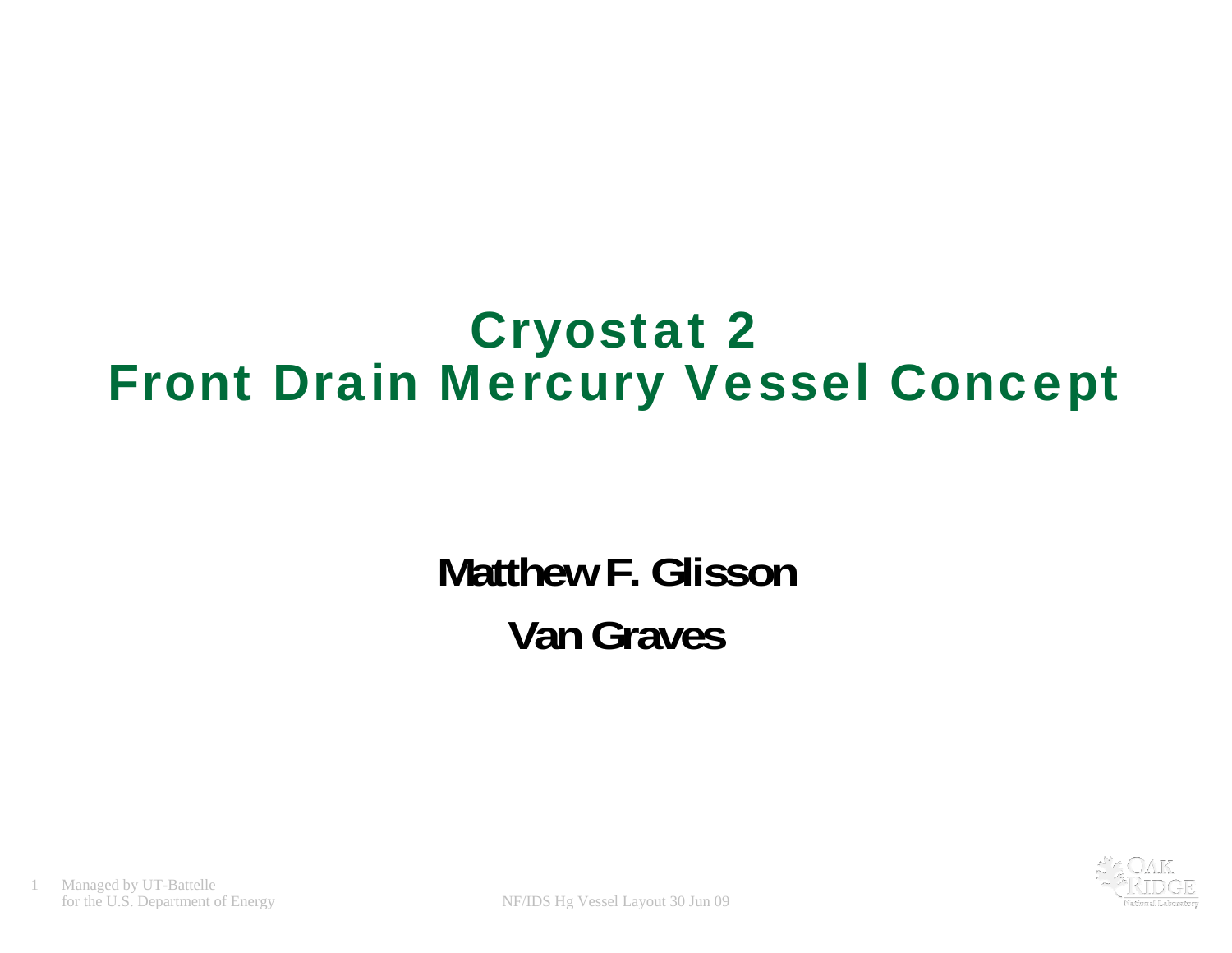## Front Drain Views

- **Investigated possibility of having the Hg drain from the nozzle end of the cryostat**
- **Based on Study 2 cryostat layout**



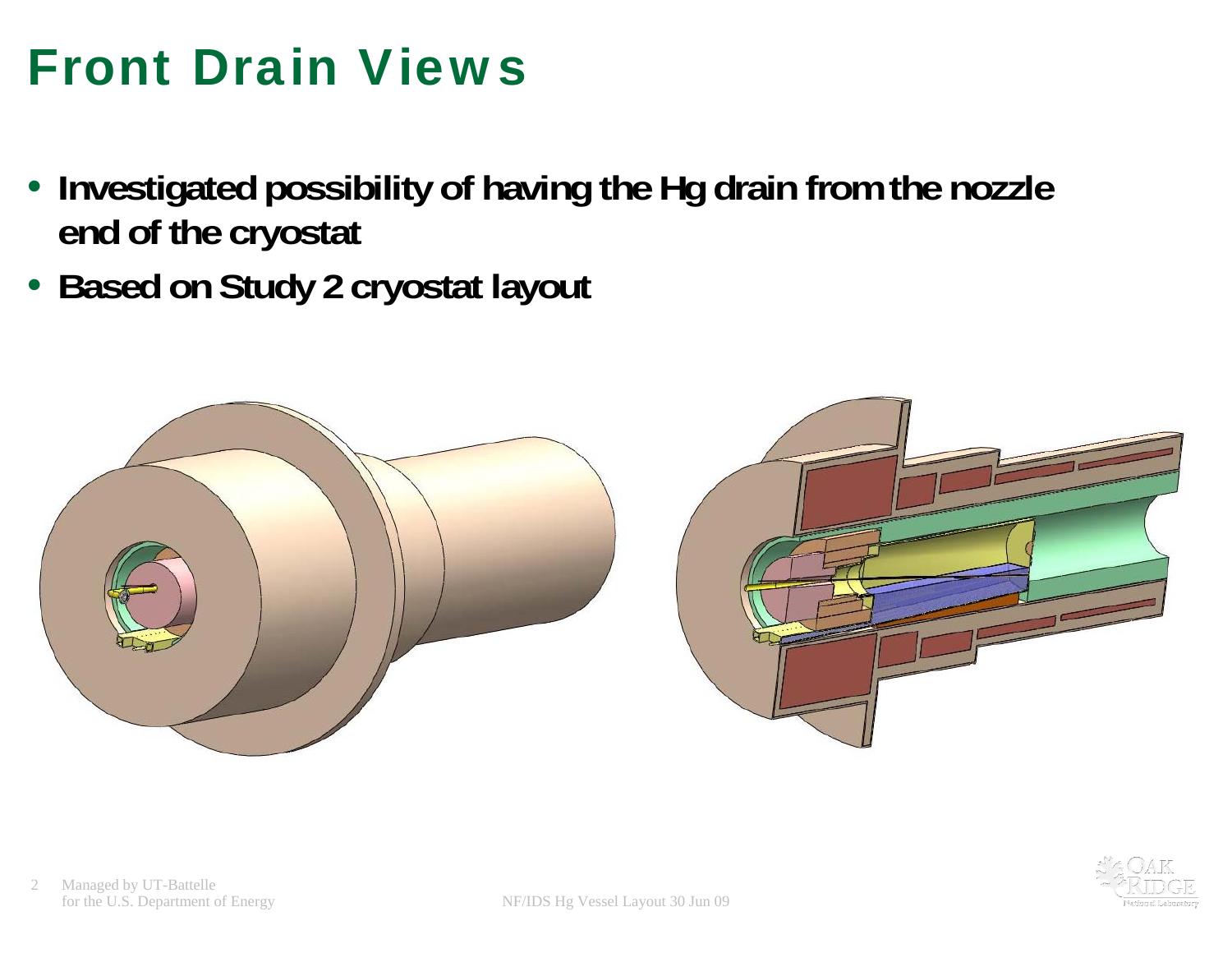## Cross Section View

- **Mercury Chamber extends forward under resistive magnets**
- **Allows the mercury exiting the vessel to flow out the front of the cryostat**

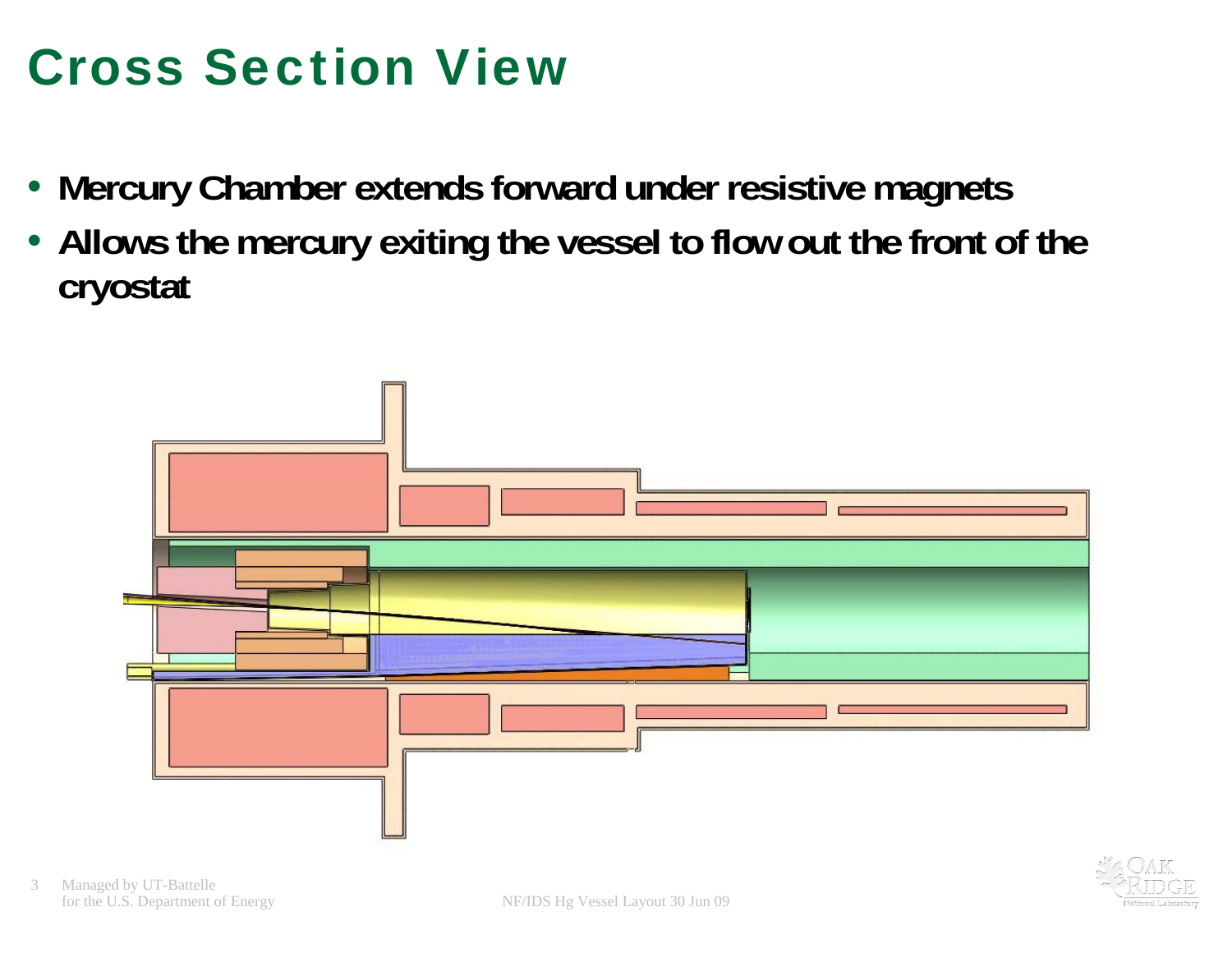## Nozzle End View

- **Extended portion of chamber fills with mercury providing shielding to the SC magnets below**
- **Connects to gravity drain (round tube, center) and contains two channels for mercury overflow (square tube, one shown)**



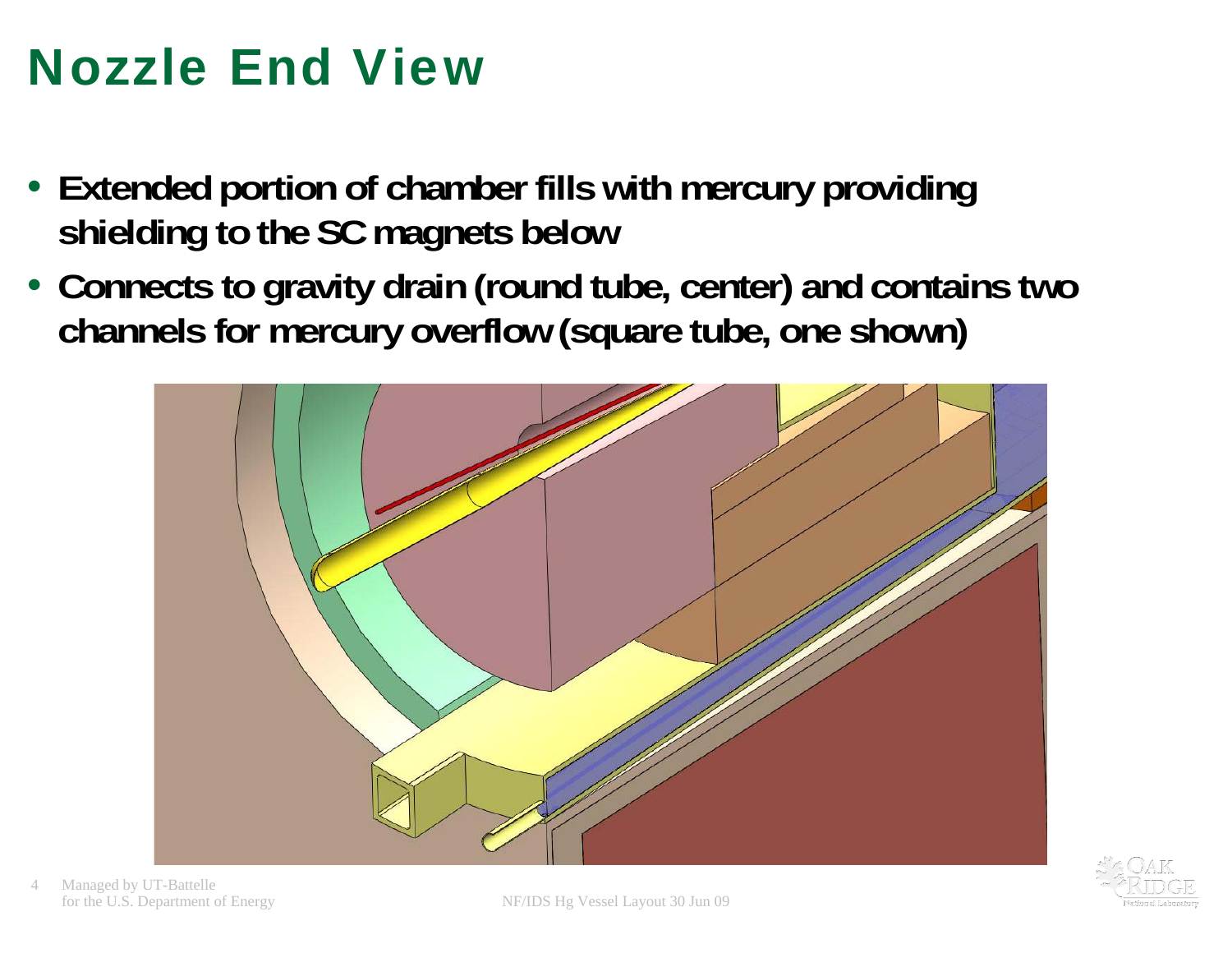## Overflow Drainage

- **Vertical portion of overflow channel determines the depth of mercury**
- **Vessel floor sloped at 1°– 2° for the mercury to flow out the gravity drain or overflow channels**



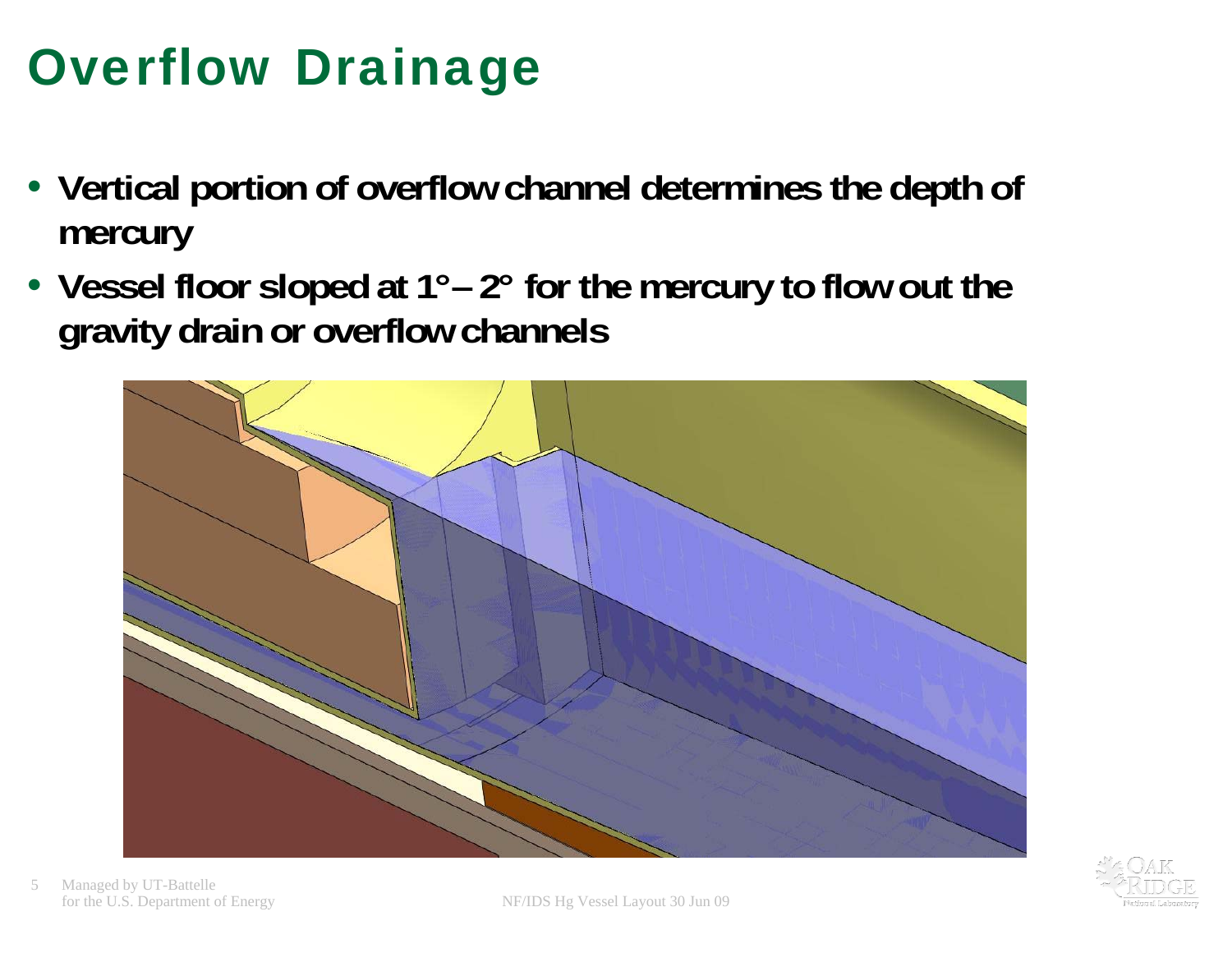### Overflow Channel Section View

- **Space between resistive and SC magnets should be maximized for this drainage approach**
- **Space in current design: 9.3 cm**
- **Resistive magnet jacket not shown**

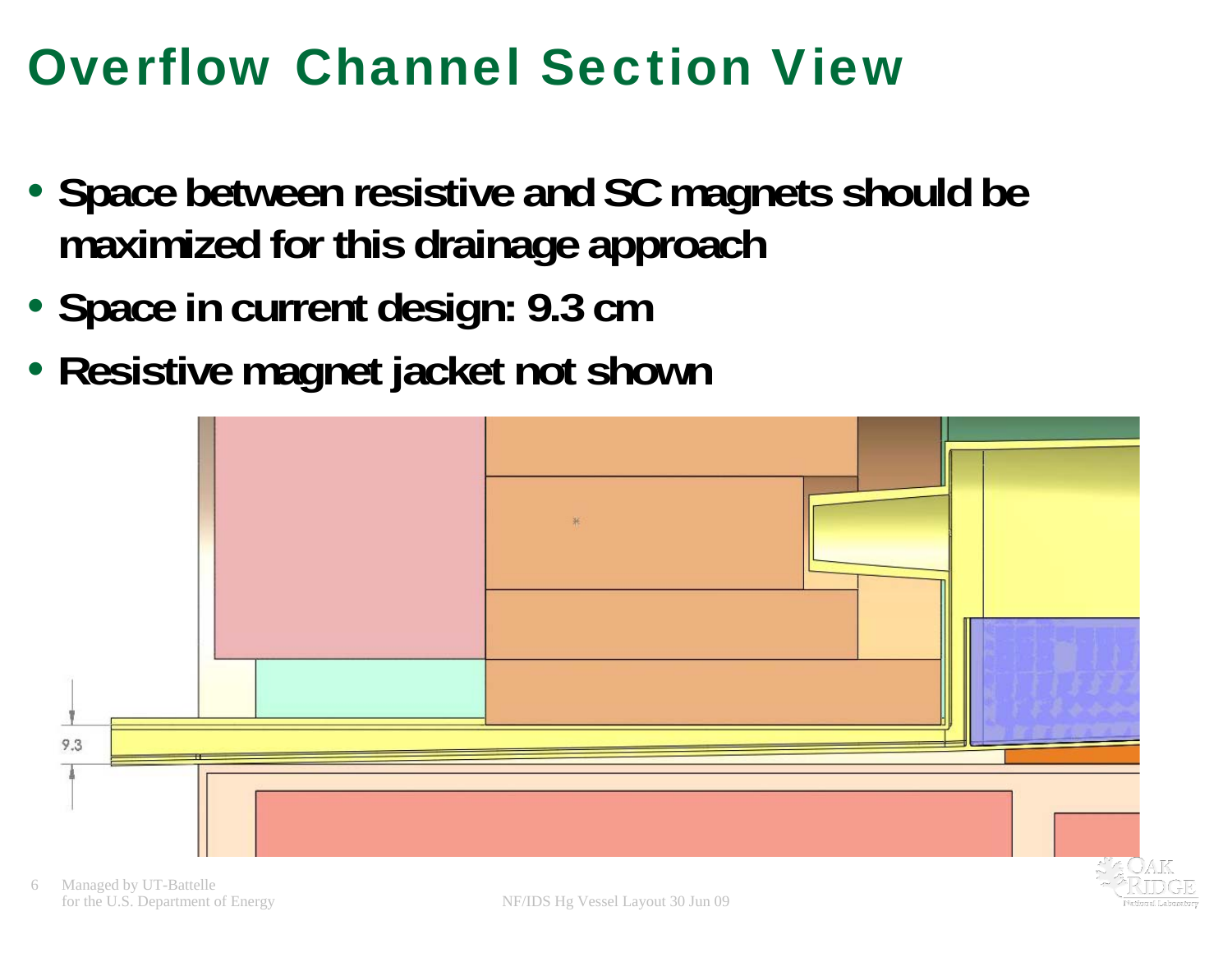# Beam/Jet Dump Region

- **Mercury jet (blue line) and proton beam (red line)**
- **Vessel length to be determined**
- **Pool depth increased over earlier concept**

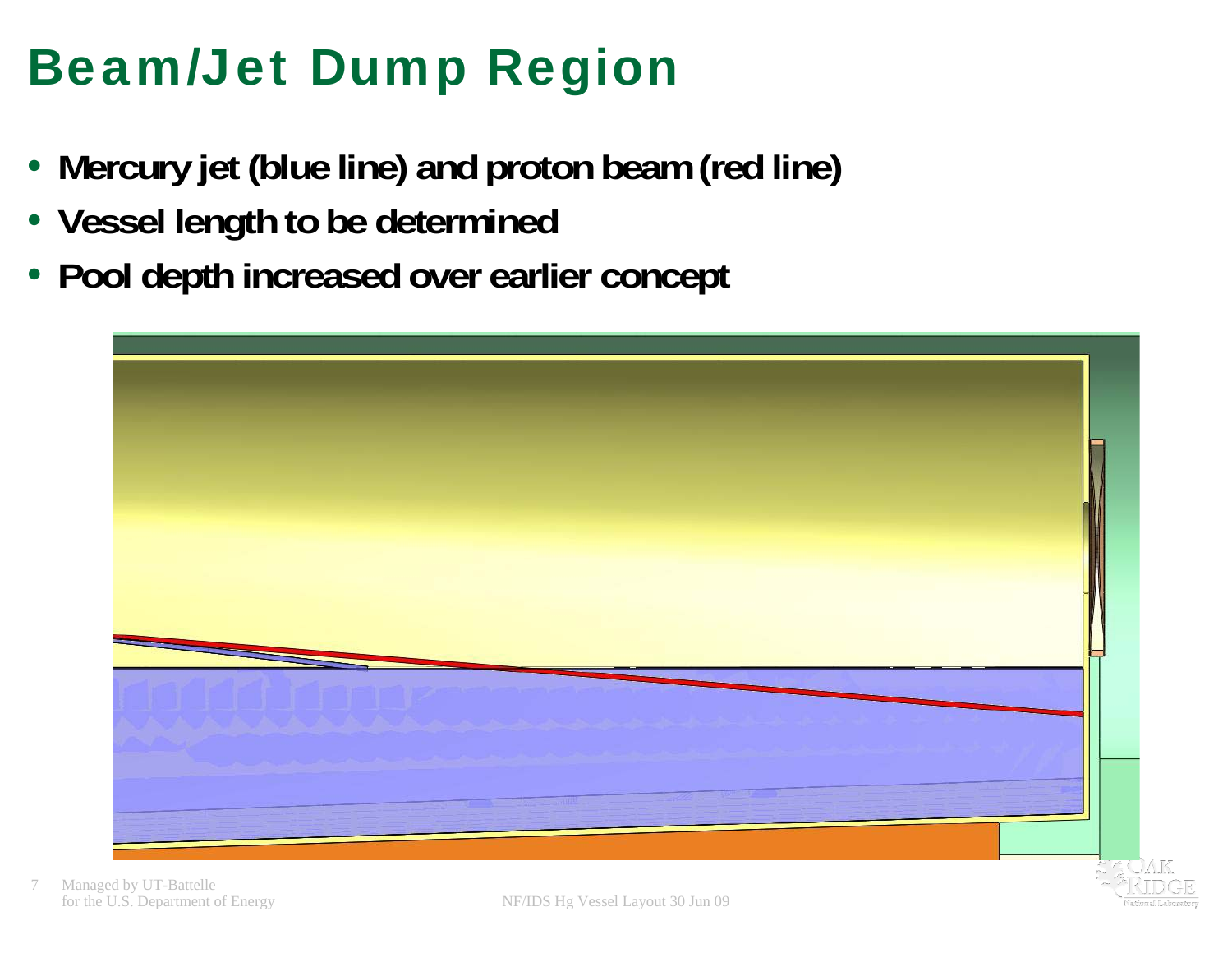#### Approximate Chamber Dimensions (cm)



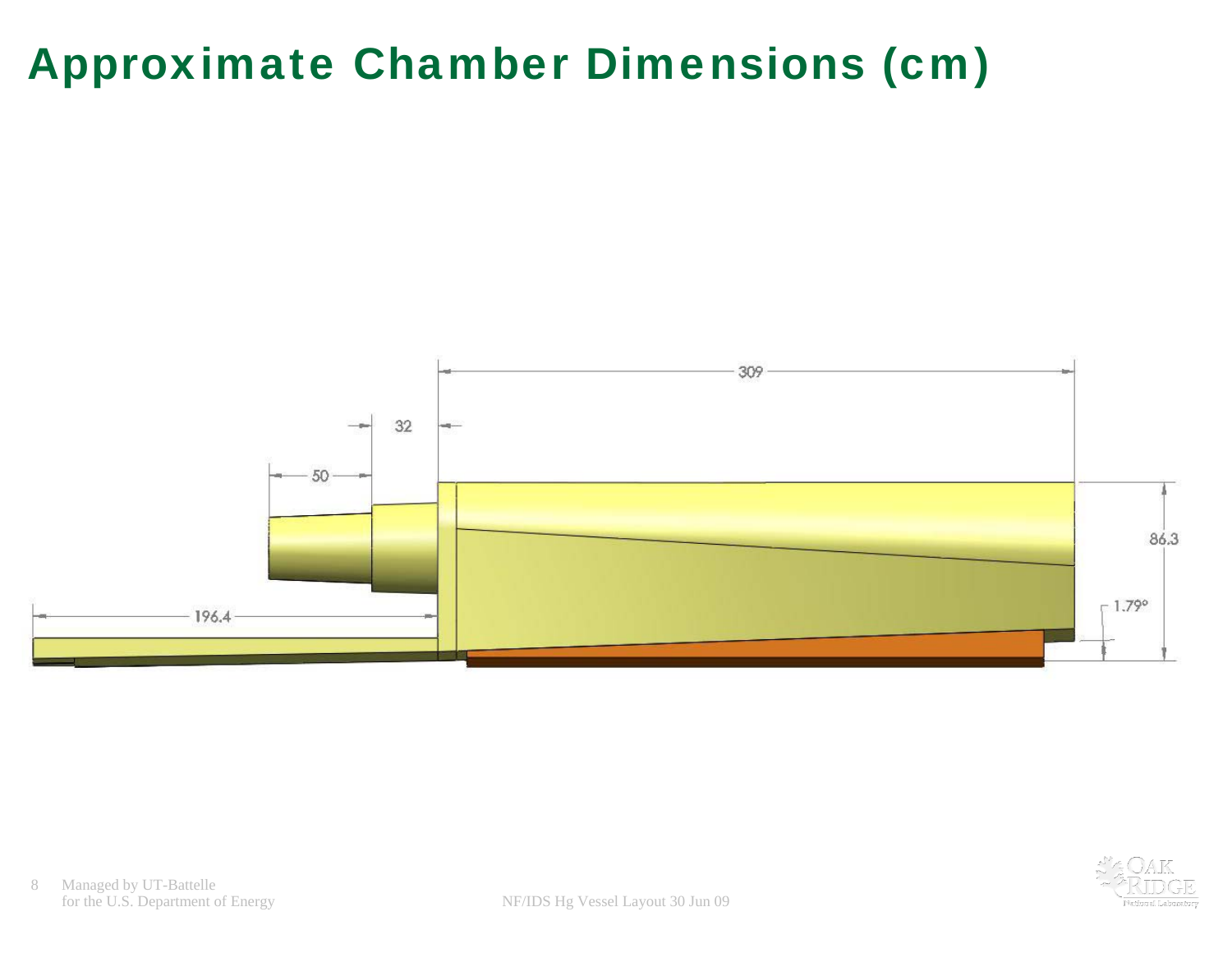#### Chamber Front View with Dimensions (cm)



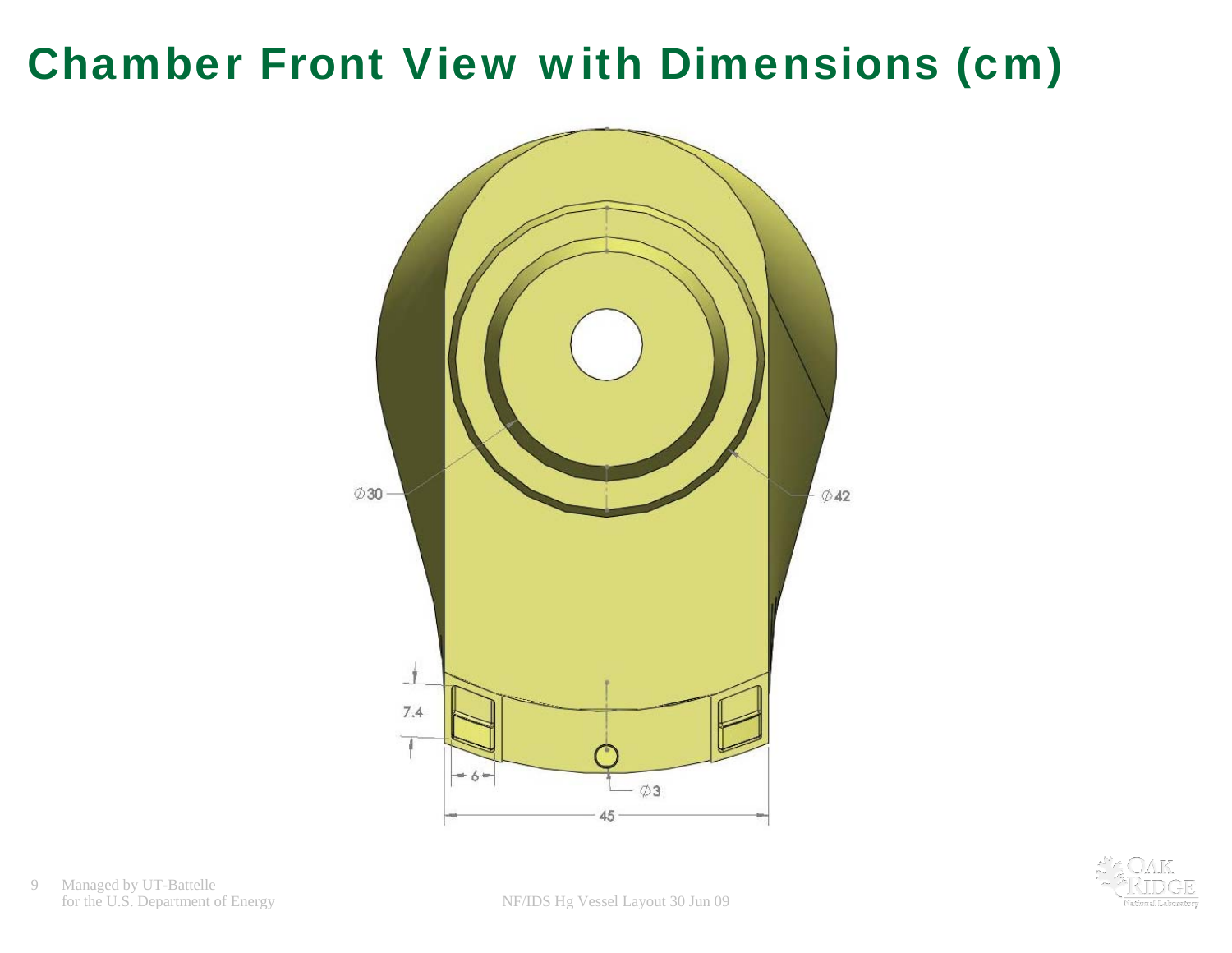## Chamber Isometric View

- **Fabrication issues will need to be considered**
- **Slope feature can be internal or external (shown)**